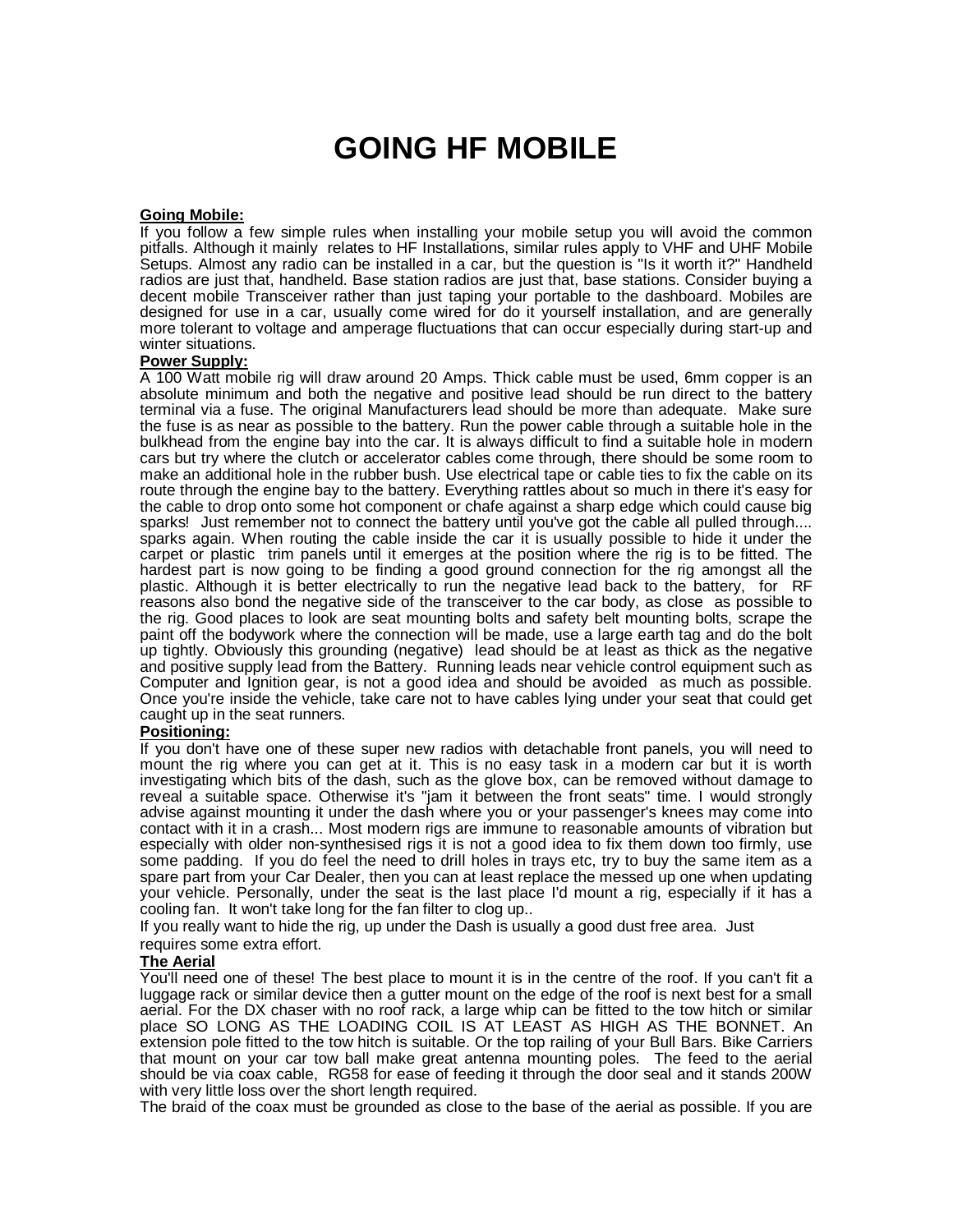using a luggage rack or a frame between roof rails, then run earth straps between the metal frame parts to ensure good contact. (Even Boot Hinges are poor RF Conductors, so if your mounting to your Boot or Bonnet, put earth straps here also. Of course this does not apply to V/UHF). Usually a good place to find a ground point near the roof is the top seat-belt mounting point just inside the door. You can run some thinnish connecting wire in through the door seals with no problems. These some pretty neat mobile bonnet brackets available nowadays that require no drilling of holes in your vehicle.

Plenty of RTV (Silicon Sealer) around the Antenna base coax connection should eliminate any concerns with moisture getting into the coax or corrosion of the connection. Again, for V/UHF, there are some good ready made and sealed mounting brackets that look much smarter than a lump of RTV.

## **Suppression:**

This can be tricky. There are three ways that interference can get to receiver, by direct radiation from the ignition system etc., by radiation from the car's wiring loom which is carrying interference and by conduction into the rig down the power leads. Supply-borne interference should not occur on a good radio but, if it does, it is simply cured by fitting a large electrolytic capacitor (10,000uF) in parallel with a high quality polyester 1uF straight across the supply terminals at the back of the set. I wonder how many electronic hobby shops could supply you a 10,000uF Cap off the shelf…. A few turns of thick wire round a ferrite rod can also be tried in series with the positive lead just before the capacitors.

The first type of interference (direct radiation) is best tackled by ensuring that the car's bonnet (hood) is well grounded. Put earth straps across the hinges and ensure that the bonnet shuts tight. If your car has a plastic bonnet you're in trouble! Try lining it with cooking foil glued inside and earth this at the hinge end with straps. The ignition system should have some suppression fitted as standard, resistive leads and/or plugs etc. but it's worth checking that they haven't been changed by a previous owner, resistor plugs usually have an R in the type number. If it proves troublesome, braid from thick coax can be slid over the HT leads and grounded but the leads must be in perfect condition otherwise you will get flash-over and misfires.

The second type of interference is the most common. All sorts of bits of electronic stuff scattered around the car can kick out noise that finds its way to the receiver by radiation from the wiring loom. Tracing the source is tricky, does it start when the ignition key is turned on or only when the

engine is running? If it is there without the engine running then pull fuses out of the fuse box until it stops, hopefully this will lead you to the culprit (instrument regulators are a prime suspect).

Once you find it you should be able to decouple it with a 1uF capacitor on the supply side straight down to ground. I stopped one noise source by decoupling the fuse which fed it, in the fuse box, no need to take the dash apart.

Some cars seem designed to radiate interference. One of mine had the ignition coil mounted on the bulkhead, the spark-current had to flow from the coil to the engine block via the HT leads and then back to the coil via a strap at the bottom of the engine and up through the bulkhead! A reduction of over 10dB was made when the coil was insulated from the bulkhead and connected, with a thick strap, straight to the cylinder head.

Of course most of these problems don't occur if you use a diesel engine, and you'll get better fuel figures! This leaves us with alternators, which can cause hash (use a filter) and engine management electronic "black boxes" which can cause all sorts of noises but are best left alone unless you know what you're doing! About all you can try is to decouple the supply to ground right by the box and route interconnections separately from the rest of the wiring loom, especially the lead to the coil.

## **Its so much harder these days, with modern Vehicles?:**

Rubbish... It really doesn't seem so long ago that we were using the back seat for HF Operation. Now we have Rigs that cover from HF to UHF, and not much bigger than a VHF Mobile Transceiver and using only one antenna for all bands…, in some cases even shorter than a High Gain V/UHF Antenna. Okay, granted some interference is dam hard to track down and to totally eliminate in the modern computerised vehicle, but then receiver noise suppression has improved with later rigs, so I guess one cancels the other. Except that Rigs have shrunk in size… From my own experiences it's much easier now!

#### **Do I need an ATU for Mobile?**

I really hope not…If your antenna is not tuned for a designated frequency… forget it…fix it so it tuned… No matter how good your ATU is, you will hardy hear a thing. Not to mention all the RF that will be radiating off your coax and upsetting other vehicle equipment, and possibly the vehicle parked beside you. For a couple hundred dollars you can actually buy a decent antenna, so why bother even considering a \$300 or \$400 ATU.